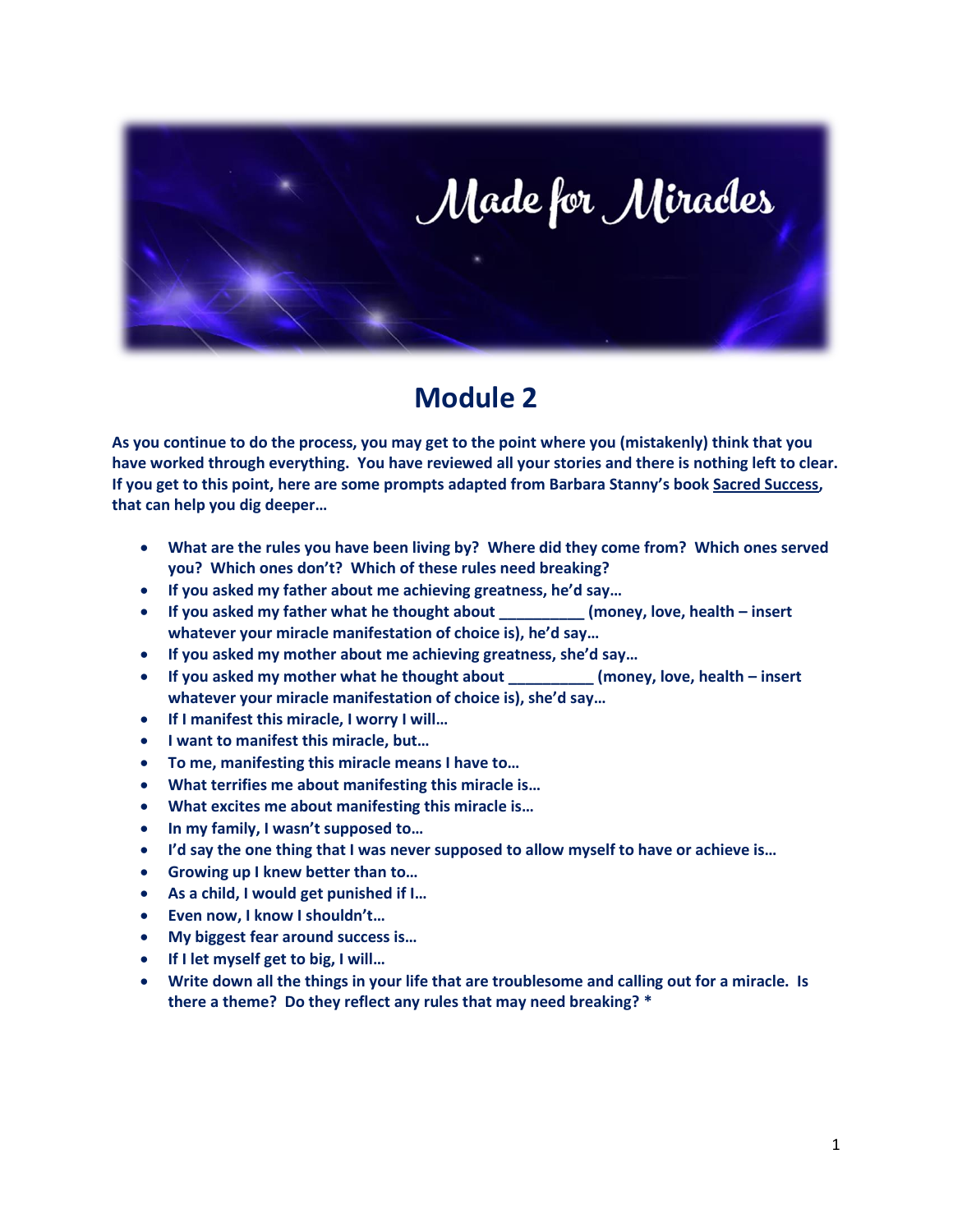#### **STEP 4: FORGIVE OTHERS AND FORGIVE YOURSELF**

#### *"Miracles are everyone's right, but purification is necessary first."* - A Course in Miracles

**Make a list of the things you have come up with that you need to forgive. You can get there by asking the question:** *What were the stories you grew up with?* Where did they come from? What events around money or love or health or whatever your difficulty is, are still emblazoned in your mind? What emotions come up around those stories? What did they cause you to believe about yourself? Which of these belief systems are still running and how do they cause you to behave? What do they trigger in you, and what actions do you respond with? Get all this down on paper. Write the story of your life with Money…or Love...or relationships...or health...or weight...whatever miracle you want to work on!

#### **Begin to list them here:**



### Hoʻoponopono

*"Miracles are natural signs of forgiveness. Through miracles you accept Divine forgiveness by extending it to others."* -A Course in Miracles

Whenever a place for healing presents itself in your life, open to the place where the hurt resides within you. After identifying this place, take it through the Ho'oponopono process. With as much feeling as you can, say the below four statements:

- I'm sorry
- Please forgive me.
- Thank you
- I Love you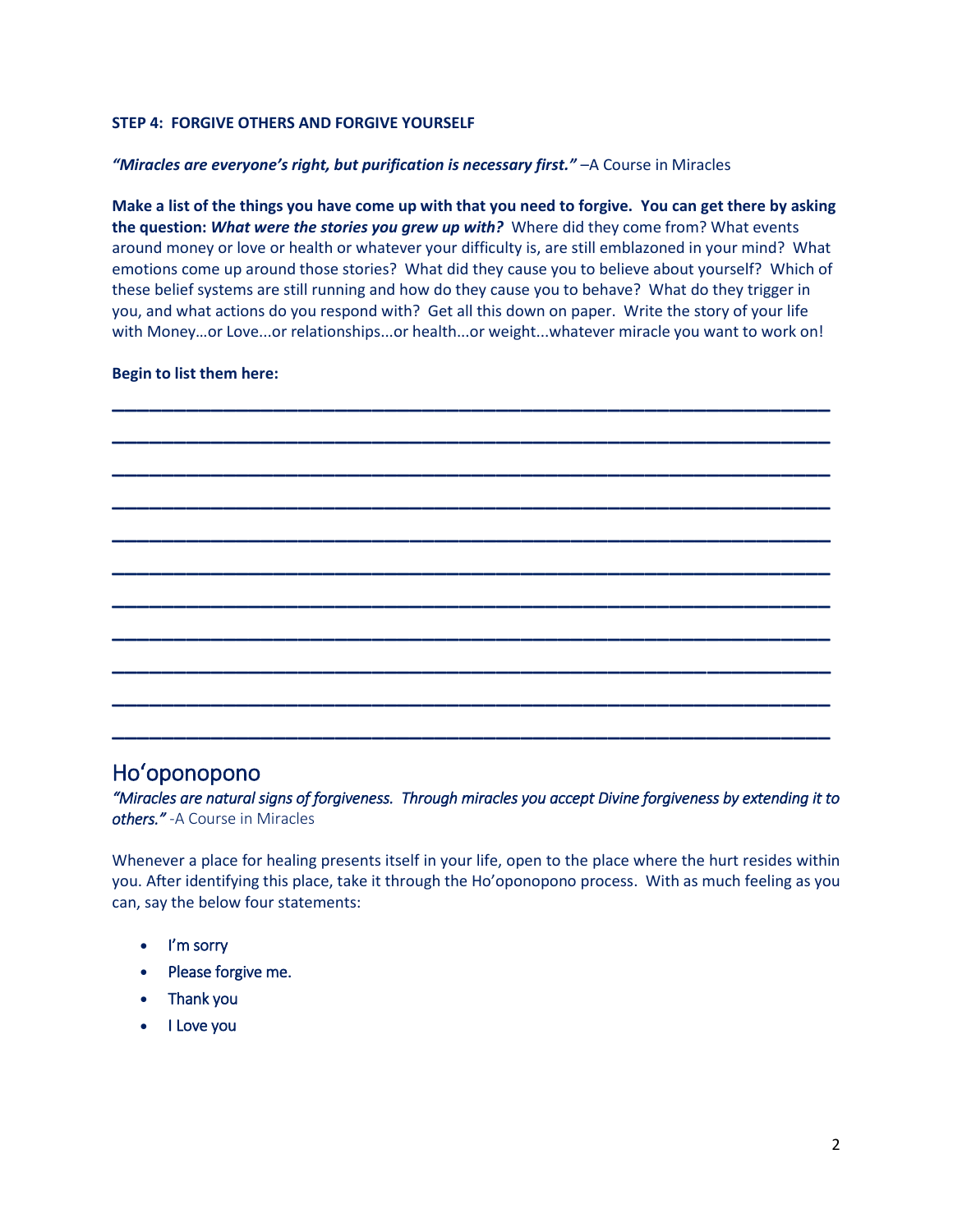|  |  | Write out your statements below: |  |
|--|--|----------------------------------|--|
|--|--|----------------------------------|--|